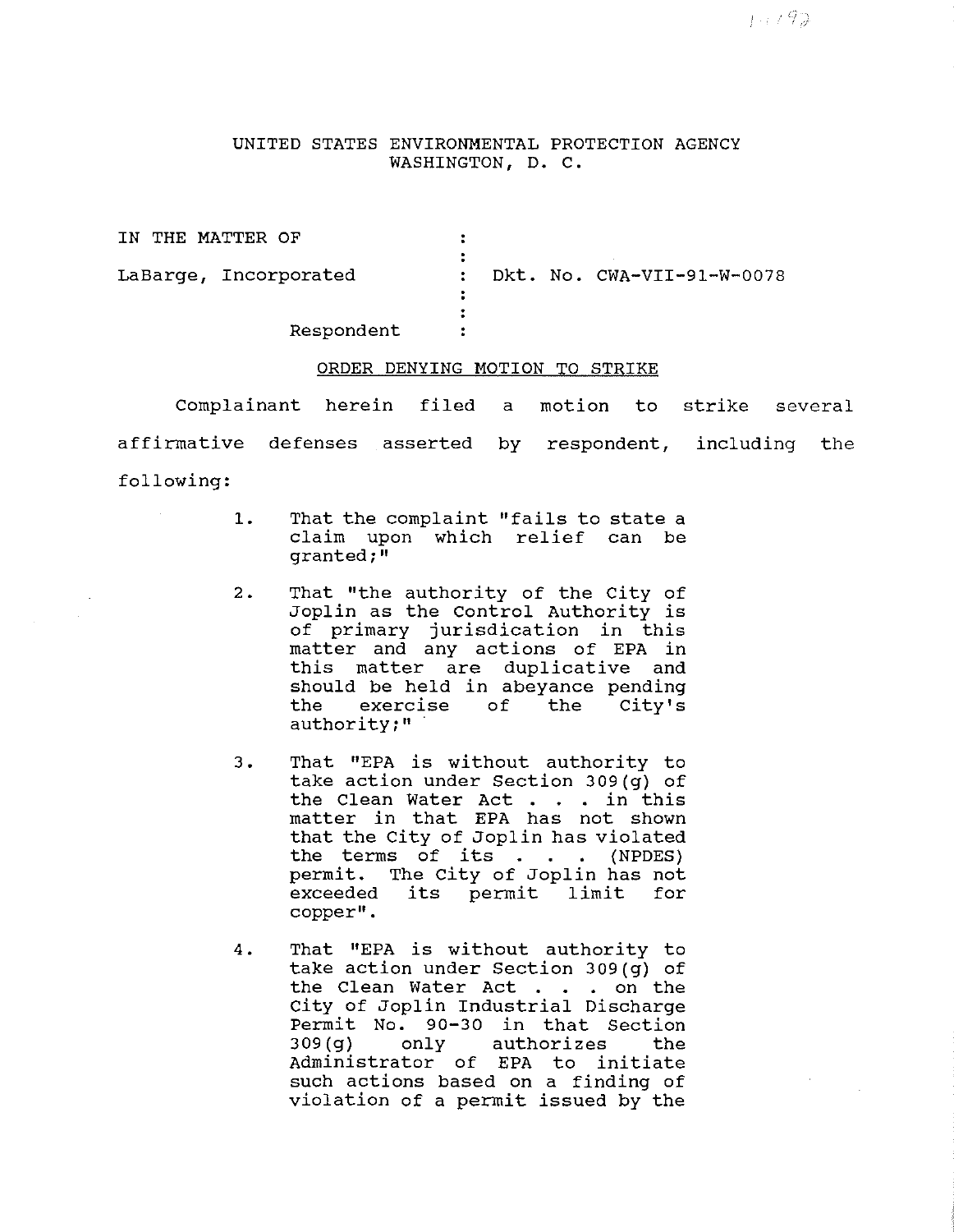Administrator or by a state."

5. That "EPA is without authority to take action under Section 309(g) . . . in this matter in that EPA has not shown that actions of Respondent<br>have caused 'pass through' or 'pass through' 'interference' as those terms are defined . . • or that Respondent did know or had reason to know that its<br>discharges would cause 'pass discharges through' or 'interference. '"

Last but not least respondent "raises the affirmative defenses of laches, waiver and estoppel and all other legal and equitable defenses not specifically set forth above."

In response to the motion to strike, respondent filed, among other things, a motion to strike complainant's memorandum.

Complainant consumes nearly three pages in explaining why respondent's first affirmative defense should be stricken, and two pages as to why the last defense ("laches. . . . all other legal and equitable defenses. . . . ") should be stricken, with varying amounts of space devoted to defenses two through five.

Affirmative defenses are generally viewed with disfavor and are not to be stricken in the absence of a strong showing that they are legally insufficient and that they will impede the progress of the litigation.

The amount of time and energy that has been expended already by both counsel in their efforts here<sup>1</sup> is probably greater than any

Motion to Strike Complainant's Memorandum (11-14-91); Memorandum (11-14-91); Motion in Opposition to Complainant's Motion to Strike Affirmative Defenses (10-25-91); Memorandum in Opposition to Motion in Opposition to Complainant's Motion to Strike Affirmative Defenses (10-30-91), etc.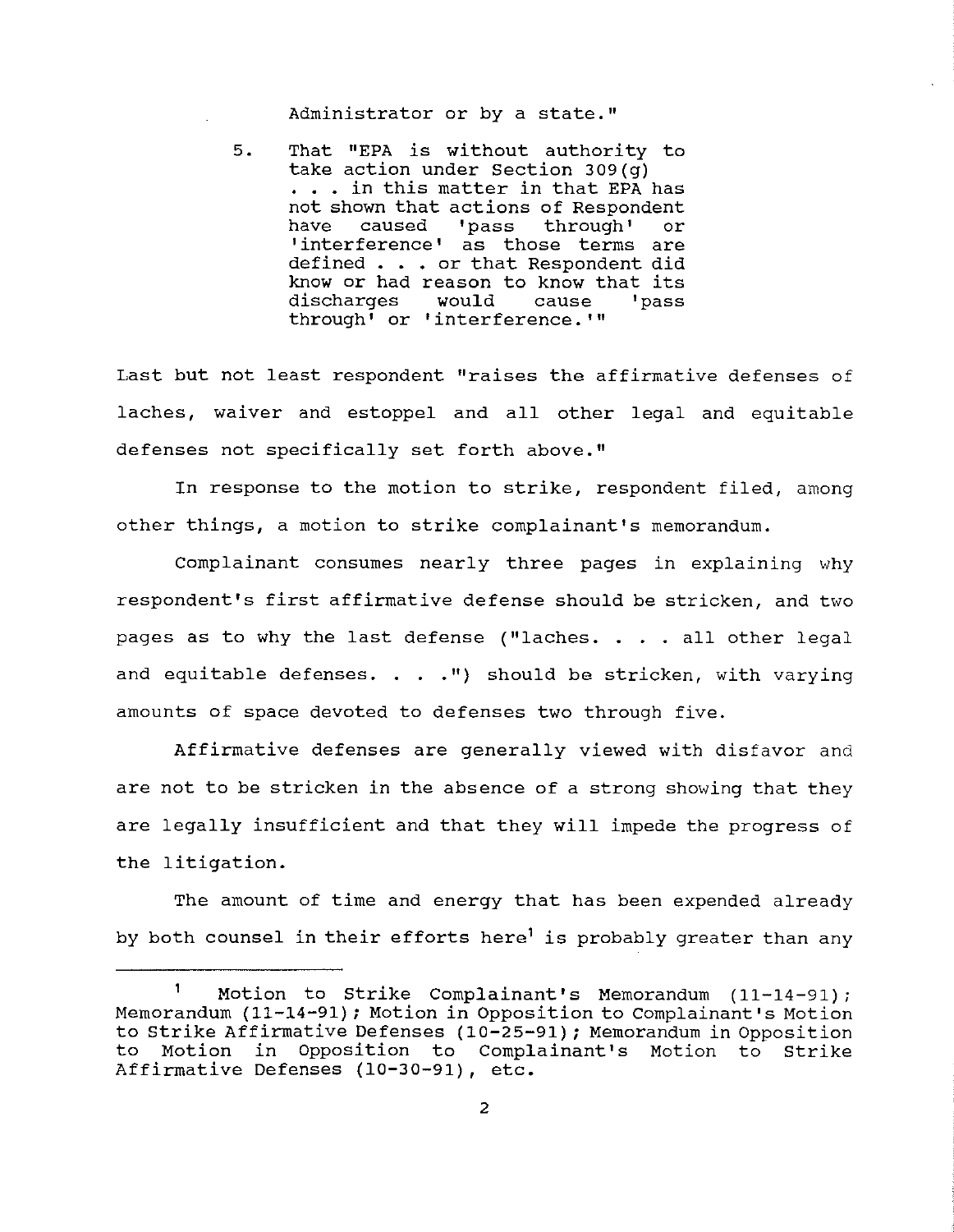time spent in presenting and meeting these defenses. The parties might better spend their time preparing for trial than on motions that do not lie, or are seldom granted, and other nineteenth century style filings. The defenses asserted here are clearly not "Narragansett" in scope or disruptive effect.<sup>2</sup> While it is possible that there is little merit to generalized affirmative defenses, there should also be little difficulty in meeting such defenses.

In this case, it is determined that the risk of prejudice to complainant or of impeding the forward progress of this matter by allowing the affirmative defenses to stand is outweighed by the benefit to be gained from permitting respondent to attempt to prove its case as its counsel sees it.

Motions denied. 3

J. F. Greene Administrative Law Judge

Dated: January 17, 1992 Washington, D.C.

<sup>&</sup>lt;sup>2</sup> Narragansett Tribe of Indians v. Southern Rhode Island Land Development Corp., 418 F. Supp. 798 (D.R.I. 1976).

<sup>3</sup> See motions set **out** in note 1, supra, p. 2.